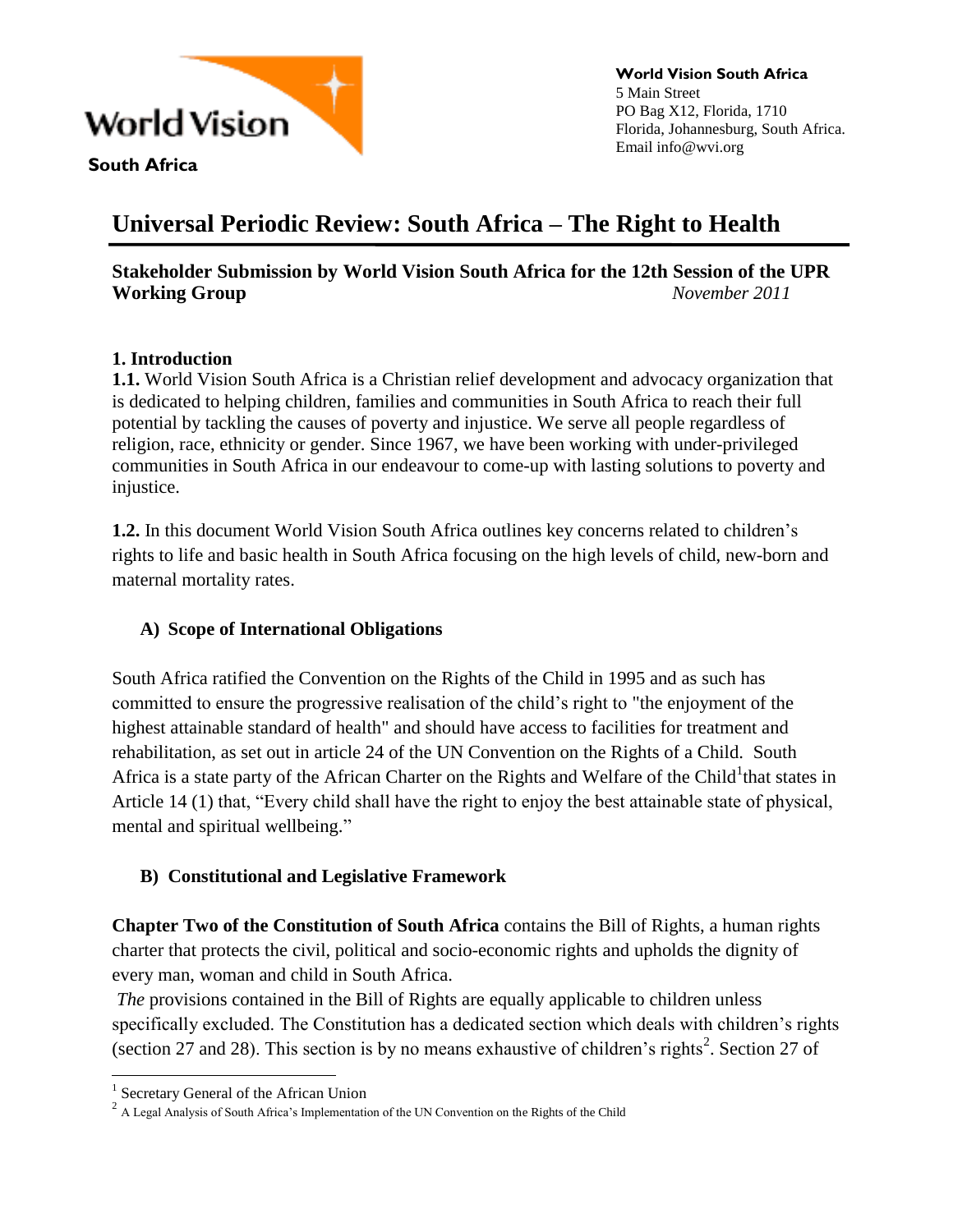the Constitution<sup>3</sup> provides that everyone has the right to have access to health care services. In addition, section 28(1) (c) gives children "the right to basic nutrition and basic health care services".

# **C) The Right to add adequate Standard of Living**

The South African government is to be commended for passing significant legal milestones to ensure that children attain the highest possible standards of health. Besides child health being enshrined in the very constitution of the Republic, which states that children have the right to basic nutrition, shelter, basic health care services and social services' South Africa has made significant progress in its efforts to fulfil children's rights to health. Besides the policies and laws that ensure basic health for children, there has been greater political will to ensure the expanded delivery of essential health services improves. However there still high levels of inequality plaguing South Africa's children who are most vulnerable to the brunt of acute poverty and lack access to adequate social and health services.

# **2.1 High rates of infant and child mortality;**

**2.1.1** For the past ten years, South Africa's major health concern has been focused mainly in the plight of people affected and infected by HIV and AIDS. This has been justifiable as the prevalence rate of South Africa has been one of the highest in the world. While the country continues to address the HIV epidemic, it has fared poorly with regards to child and maternal health. Child mortality rates in South Africa are high and the country is one of only 12 countries currently not on track to meet the Millennium Development Goal to reduce under-five mortality. In 2007, the number of deaths of children under the age of five constituted 81% of all child deaths in the country, and this had risen from 66 deaths per 1000 live births in 1990 to 73 deaths per 1000 live births to in 2006.

**2.1.2** South Africa suffers from high rates of HIV/AIDS infection and this has had disastrous effects on the welfare of children. 29% of pregnant women who were tested in 2008 were HIV positive. In spite of this in 2006 and 2007 only 57% of new-borns exposed to HIV received antiretroviral treatment.

# **2.2 Inequalities in access to health and social amenities**

**2.2.1** Section 28(1) (c) of the Constitution gives all children the right to basic nutrition, shelter, basic health care services and social services Poverty levels are particularly high in South Africa, as illustrated by the fact that in 2008, 64% of children lived in the poorest 40% of households with an income of less that R570 per person per month<sup>4</sup>. Poverty, inequality, poor environmental conditions and other social issues limit the access of millions of South Africans to quality health services and aggravate the health

 $\overline{a}$ 

## **Child's Right to Health in South Africa**

<sup>&</sup>lt;sup>3</sup> Constitution of the Republic of South Africa. Act 108 of 1996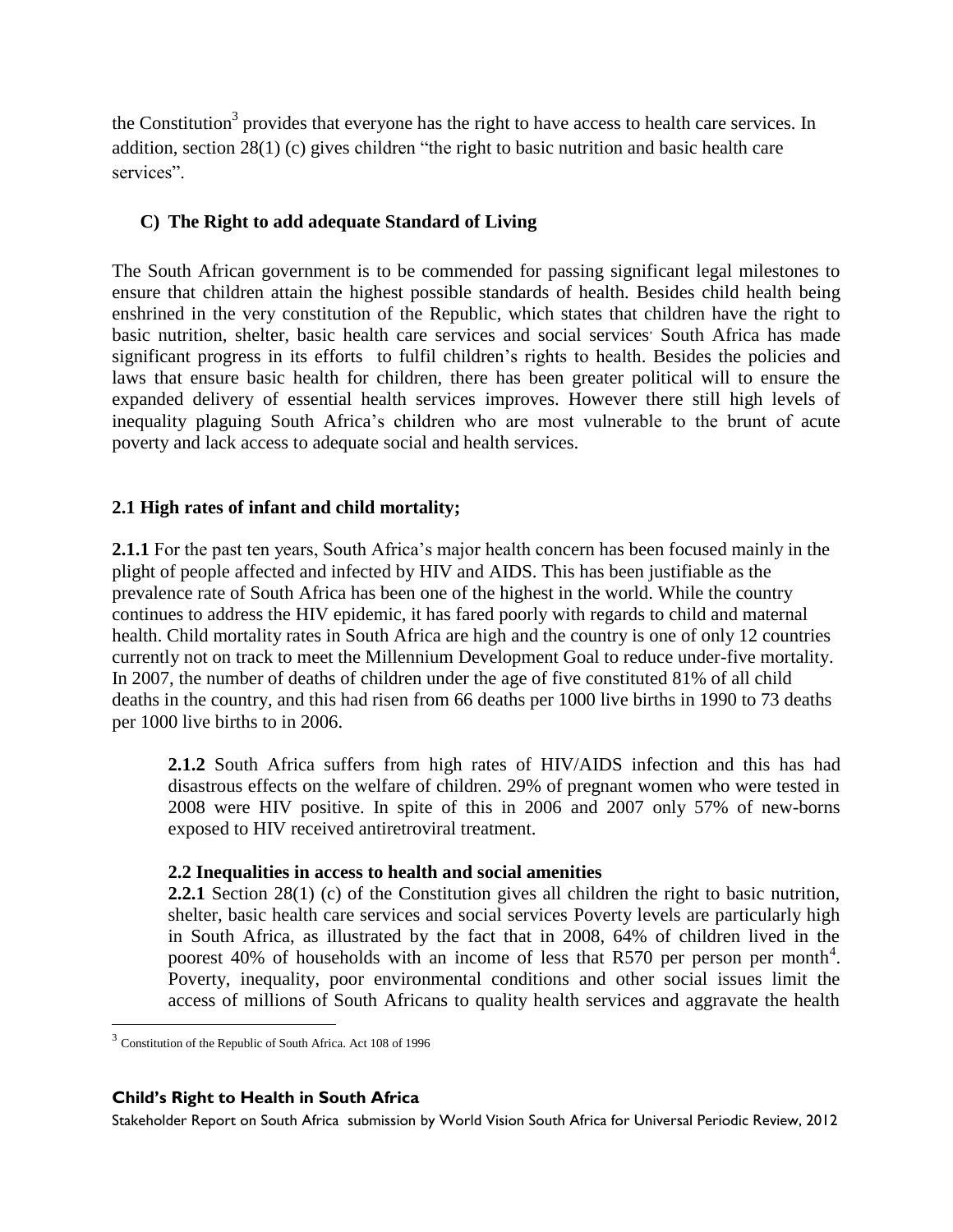problems of young children. Poverty is a leading cause of inequality in South Africa and a key determinant of children's standard of living especially their health outcomes. Some 11.9 million children (64 per cent of all children) live in poverty. The high child poverty levels cannot be justified. The South African Government has set out a 2014 target, to reduce child poverty from the current level of 64 per cent to 37 per cent by 2014.

**2.2.2** The impact of the AIDS epidemic, lack of adequate support systems and resources, dwindling public sector funding, and an exodus of health workers from the public sector continues to overwhelm the current health system. World Vision South Africa applauds the National Department of Health's initiatives such as the Primary Health Care Reengineering which calls for the strengthening of primary and public health care and the national health insurance to ensure universal coverage to health care.

**2.2.3** High transport costs to these services still prevent many from accessing them. Over 7 million children (41%) have to travel more than 30 minutes to reach the nearest clinic<sup>5</sup>. However, only 4.2% of South Africa's GDP was spent in the public sector, with 4.1% of GDP expended in the private sector which covers only 16% of the population.<sup>1</sup>

**2.2.4** Water and sanitation are crucial concerns as water borne diseases pose a deadly threat to the health of children. Over 7 million children (39%) rely on inadequate sanitation such as unventilated pit latrines, and 36% of children do not have access to piped drinking water on site.

## **2.3 Delineate expenditure on children**

**2.3.1** South Africa currently spends about 8.3% of its gross domestic product (GDP) on health,<sup>6</sup> which is much higher than the World Health Organization's recommendation that stipulates that at least 5% of the country's GDP should be spent on health.<sup>7</sup> Almost 18 million of South Africa's present population of approximately 40 million people children. That is approximately 45% of the overall population. Currently there is no clear proportion of how much of the health budget is being spent on infant and child health. No reliable data exist, as government departmental budgets do not specifically delineate expenditure on children, easily allowing this constituency to be short-changed or ignored.<sup>8</sup>

## **2.4 Malnutrition and food insecurity**

 $\overline{a}$ 

## **Child's Right to Health in South Africa**

<sup>5</sup>Haroon Saloojee. National health insurance and health system restructuring – does it offer anything to children? SA Journal of Child Health

<sup>6</sup> National Health Act (61/2003): Policy on National Health Insurance. Government Gazette 2011, Vol. 554, No. 34523.

<sup>7</sup> World Health Organization. How Much Should Countries Spend on Health? Discussion paper No. 2, 2003. EIP/FER/DP.3.2. Geneva: World Health Organization, 2003.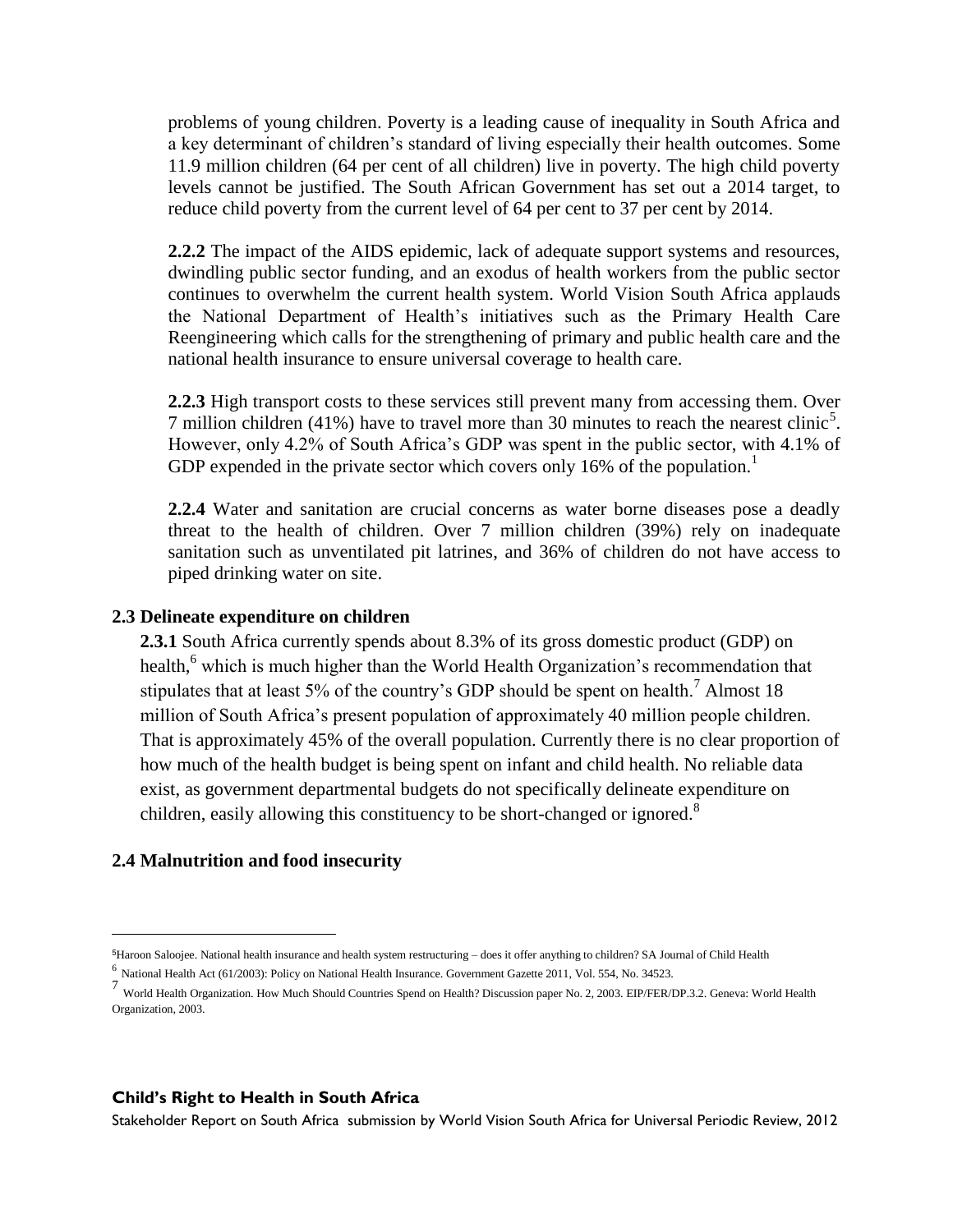**2.4.1** Malnutrition poses a major health issue for South African children. 60% of children under five who died in hospital in  $2005-2007$  were underweight<sup>9</sup>. Regarding breastfeeding, only 26% of infants (0-6 months) were exclusively breastfed in 2008 – one of the lowest rates of breastfeeding in the world. Chronic under-nutrition in early childhood results in diminished cognitive and physical development which puts children at a disadvantage for the rest of their lives. Micronutrient deficiencies particularly vitamin A and iron deficiency doubled between 1994 and 2005. National data shows that malnutrition among children continues and wide disparities persist across provinces. One in five children are stunted which is a consequence of chronic nutritional deprivation. One in ten children are underweight. Close to 5 per cent of children suffer from wasting and face a markedly increased risk of death.

## **3. Recommendations**

In light of the foregoing, World Vision South Africa would like to make the following recommendations to the Government of the Republic of South Africa;

**3.1** To improve efforts in realizing the Millennium Development Goal of reducing child mortality before 2015, particularly through the following:

**3.1.1 We call on the National Department of Health South Africa to finalise and implement the Framework for Maternal, New-born, Child and Women's Health and Nutrition which it is still in draft level. This draft framework prioritises maternal, child health and nutrition services and the scale up services that aim to improve the state of young children.** 

**3.1.2 We ask the National Department of Health to come up with a mechanism to effectively monitor progress and identify areas for improvements concerning child health in the country. This includes strengthening research and disaggregated data collection as well as using child centred data to set priorities.**

**3.1.3 We call for the delineation of expenditure on children in the health budget. Currently health spending has not disaggregated child health** 

**3.1.4 We ask the Government to ensure greater accountability on the national and local health planning and budget spending processes to ensure that financial investments made to health services primarily at local level at well utilized. We urge the government to develop and implement health finance monitoring mechanism which will be at provincial and district level to ensure that the allotted resources realize the child's right to survival and to health**.

**3.1.5 We urge the Ministry of Finance to explore Financial Transactional Tax as a possible means of innovative funding towards health. It is a potential means to fund major health programmes. It is estimated that if South Africa undertakes a unilateral FTT of 0.005% tax on financial transactions approximately 4,5 million per month can be generated and this money could be used to scale up programmes such as PMTCT access.** 

#### **Child's Right to Health in South Africa**

 $\overline{a}$